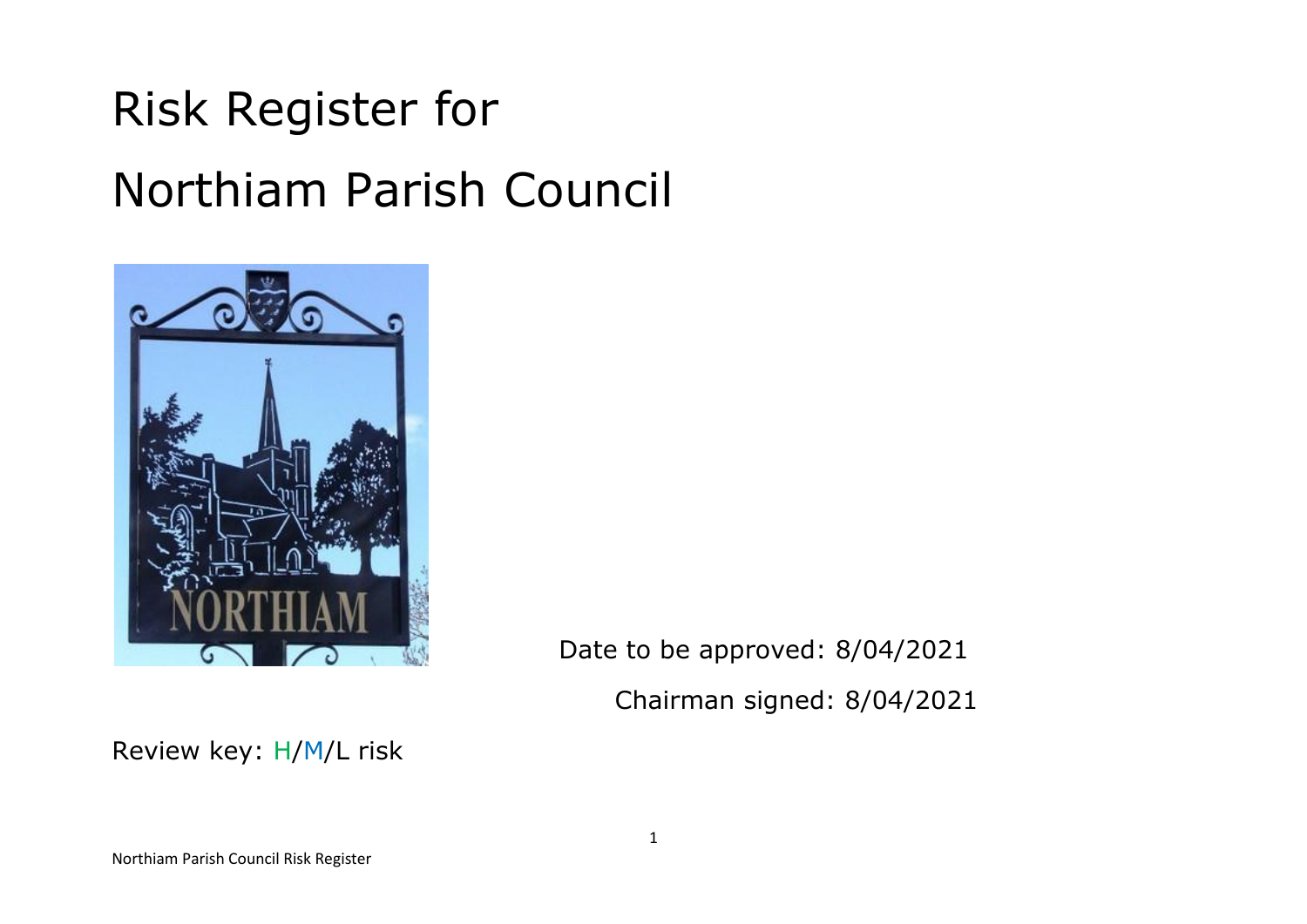| <b>Whay</b><br>are the | Who might      | What<br>already<br>VOU<br><b>POLE</b> | What<br>'rtne.<br>ш<br>acuon is  | ∍ction by | Action by | <b>- -</b><br>Status |
|------------------------|----------------|---------------------------------------|----------------------------------|-----------|-----------|----------------------|
| azarusi                | ne<br>narmed : | doing                                 | - - - - - - - -<br>.ssarv<br>nec | whom      | when      |                      |

#### Financial

| Precept                 | Not claimed or not            | Council      | Review budget at         |                         | Council, Clerk,            | Annual budget   | Reviewed - Dec       |
|-------------------------|-------------------------------|--------------|--------------------------|-------------------------|----------------------------|-----------------|----------------------|
|                         | paid.                         |              | annual budget setting    |                         | Chair & Finance            | setting meeting |                      |
|                         | Not adequate.                 |              | meeting                  |                         | committee                  |                 | Claimed - Jan        |
| Cash                    | Loss or theft of petty        | Council      | RFO manage               |                         | Council verify             | Nov/Dec         | Ongoing              |
|                         | cash book/box                 |              | Locked in secure         |                         |                            |                 |                      |
|                         |                               |              | cupboard                 |                         |                            |                 |                      |
|                         | <b>Banking</b>                | Council      | RFO bank reconc'n        |                         | Council check              |                 |                      |
|                         |                               |              | Arranging adequate       |                         | R&P                        |                 |                      |
|                         |                               |              | Fidelity insurance.      |                         |                            |                 |                      |
| <b>Budgeting</b>        | Overspend against             | Council      | Annual budget setting    |                         |                            |                 |                      |
|                         | annual budget                 |              | meeting.                 |                         |                            | December of     | Ongoing              |
|                         |                               |              | Regular check of         |                         |                            | current year    |                      |
|                         |                               |              | actual v. expected       |                         |                            |                 |                      |
|                         |                               |              | expenditure              |                         |                            |                 |                      |
|                         |                               |              | Financial implication of |                         | Clerk & Council            |                 |                      |
|                         |                               |              | items not budgeted for   |                         |                            |                 |                      |
|                         |                               |              | discussed before         |                         |                            |                 |                      |
|                         |                               |              | commitment               |                         |                            |                 |                      |
| Investment              | Lowering of the bank          | Council      | RFO checks               | Take financial advice   | Clerk & Council            | As required     | Ongoing              |
| income                  | rate                          |              | statements               | if action necessary     |                            |                 |                      |
|                         |                               |              | and advises Council      |                         |                            |                 |                      |
|                         |                               |              | Clerk invoices &         |                         | Clerk & RFO                |                 |                      |
| Cemetery fees           | Payments not<br>received from | Council      |                          | Consider checking       |                            | Annually        | Ongoing              |
|                         | undertakers.                  |              | follows up payments if   | against burial register |                            |                 |                      |
|                         |                               |              | necessary                |                         |                            |                 |                      |
|                         | Fees charged too low          | Council      | Fee rates examined       |                         | Council                    |                 |                      |
|                         |                               |              | regularly                |                         |                            |                 |                      |
| Allotments              | Rent not received             | Council      | Clerk invoices &         |                         | Clerk                      | Annually        | October              |
|                         | from Association              |              | follows up payment       |                         |                            |                 |                      |
| <b>Football Club</b>    | Rent not received             | Council      | Clerk invoices &         |                         | Clerk                      | Annually        | July                 |
|                         |                               |              | follows up payment       |                         |                            |                 |                      |
| <b>Grants from ESCC</b> | Not received by               | Council      | Clerk invoices &         | Diary entry to confirm  | Clerk                      | Nov/Dec         | Ongoing              |
| & RDC                   | Parish Council                |              | follows up payment       | receipt                 |                            |                 |                      |
| <b>VAT</b>              | Not recording VAT             | Council      | Recorded in receipts     |                         | <b>Clerk</b>               |                 |                      |
|                         | paid.                         |              | and payments book.       |                         |                            |                 |                      |
|                         | Not reclaiming on             |              | <b>Claimed April/May</b> | Diary entry             | <b>Clerk</b>               | Apr/May         |                      |
|                         | time from HMRC                |              |                          |                         |                            |                 |                      |
| <b>Assets</b>           | Loss or damage                | Parishioners | Clerk advised            |                         | <b>Clerk &amp; Council</b> |                 | <b>Annual review</b> |
|                         |                               |              |                          |                         |                            |                 |                      |
|                         | Inadequate insurance          |              | <b>Review and Update</b> | Diary entry             |                            |                 |                      |
|                         |                               |              | insurance if necessary   |                         |                            |                 |                      |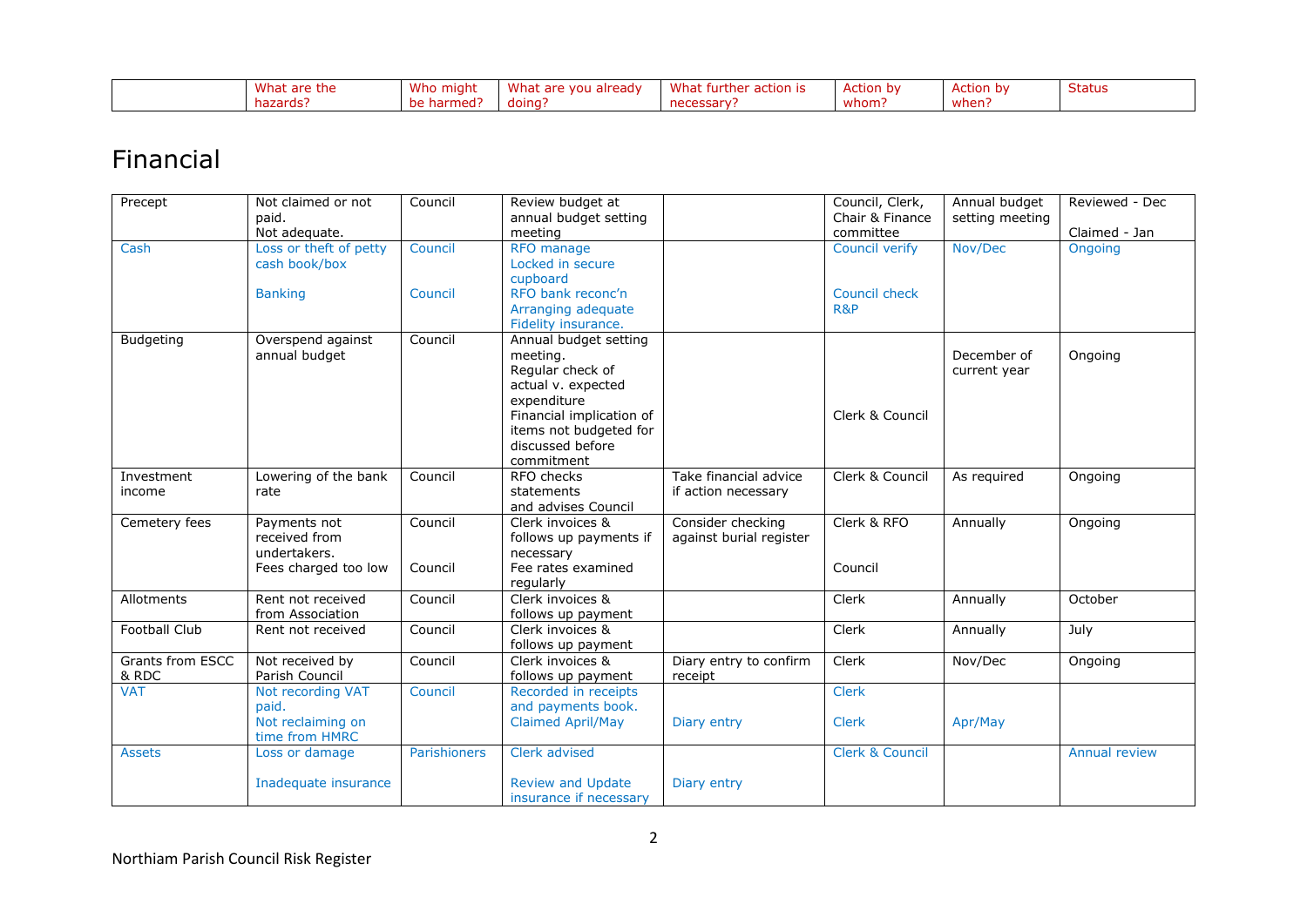| 3.41<br>-the<br>are<br>ווהוועו | Who<br>miant   | Wh<br>already<br>VOL. | wnat<br>CEION IS<br>, uner<br>nи. | cion bi             | tion b | bldlu: |
|--------------------------------|----------------|-----------------------|-----------------------------------|---------------------|--------|--------|
| naz<br>zards                   | ne<br>med<br>. | aoing:                | יים ב                             | <b>MAIR</b><br>wnom | when   |        |

## Day to Day

| Staff                           | Loss of key personnel<br>Dishonesty / Fraud                               | Council                             | Review hours, health,<br>stress.<br>Audit & fidelity<br>insurance                       | Review annually                                                            | Chair<br>Council        | Annually    | Continuous review           |
|---------------------------------|---------------------------------------------------------------------------|-------------------------------------|-----------------------------------------------------------------------------------------|----------------------------------------------------------------------------|-------------------------|-------------|-----------------------------|
| Loss of<br>information          | Computer<br>malfunction                                                   | Council                             | Backing up weekly                                                                       | Secondary backup<br>kept in safe                                           | Clerk                   | Monthly     | Ongoing                     |
| Loss of access to<br>programmes | Lost passwords                                                            | Council                             | Saving passwords on<br>computer                                                         | Separate record kept<br>in secure place                                    | <b>Clerk</b>            | As required | Ongoing                     |
| Loss                            | Damage or loss by<br>third party                                          | <b>Staff</b><br>Parishioners        | Ensuring adequate<br>insurance cover                                                    |                                                                            | <b>Clerk</b><br>Council | July        | Annual review               |
| Meetings                        | Clerk absent or ill                                                       | Council                             | A councillor takes<br>notes                                                             | Arrange locum clerk<br>(councillor can only<br>take notes in<br>emergency) | Clerk<br>Council        | Ongoing     | Ongoing                     |
| <b>Powers</b>                   | Ignorance of legal<br><b>powers</b>                                       | <b>Staff</b><br><b>Parishioners</b> | Ongoing education                                                                       | Increase training<br>budget                                                | <b>Clerk</b><br>Council | Ongoing     | Ongoing                     |
| <b>Best value</b>               | Poor tendering<br>leading to poor value<br>for money and/or<br>overspend. | Parishioners<br>Council             | <b>Ensure correct</b><br>tendering and spend<br>within budget                           |                                                                            | <b>Clerk</b><br>Council | Ongoing     | Ongoing                     |
| <b>Records</b>                  | Inadequate or not up<br>to date                                           | Council                             | Monthly & annual R&P<br>Check bank statement<br>with R&P.<br>Annual return.<br>Minutes. |                                                                            | Clerk/RFO<br>Council    | Ongoing     | Ongoing                     |
| Declaration of<br>Interests     | Conflict of interest                                                      | Council                             | Declarations invited at<br>all meetings                                                 |                                                                            | <b>Clerk</b><br>Council | On election | Declared during<br>meetings |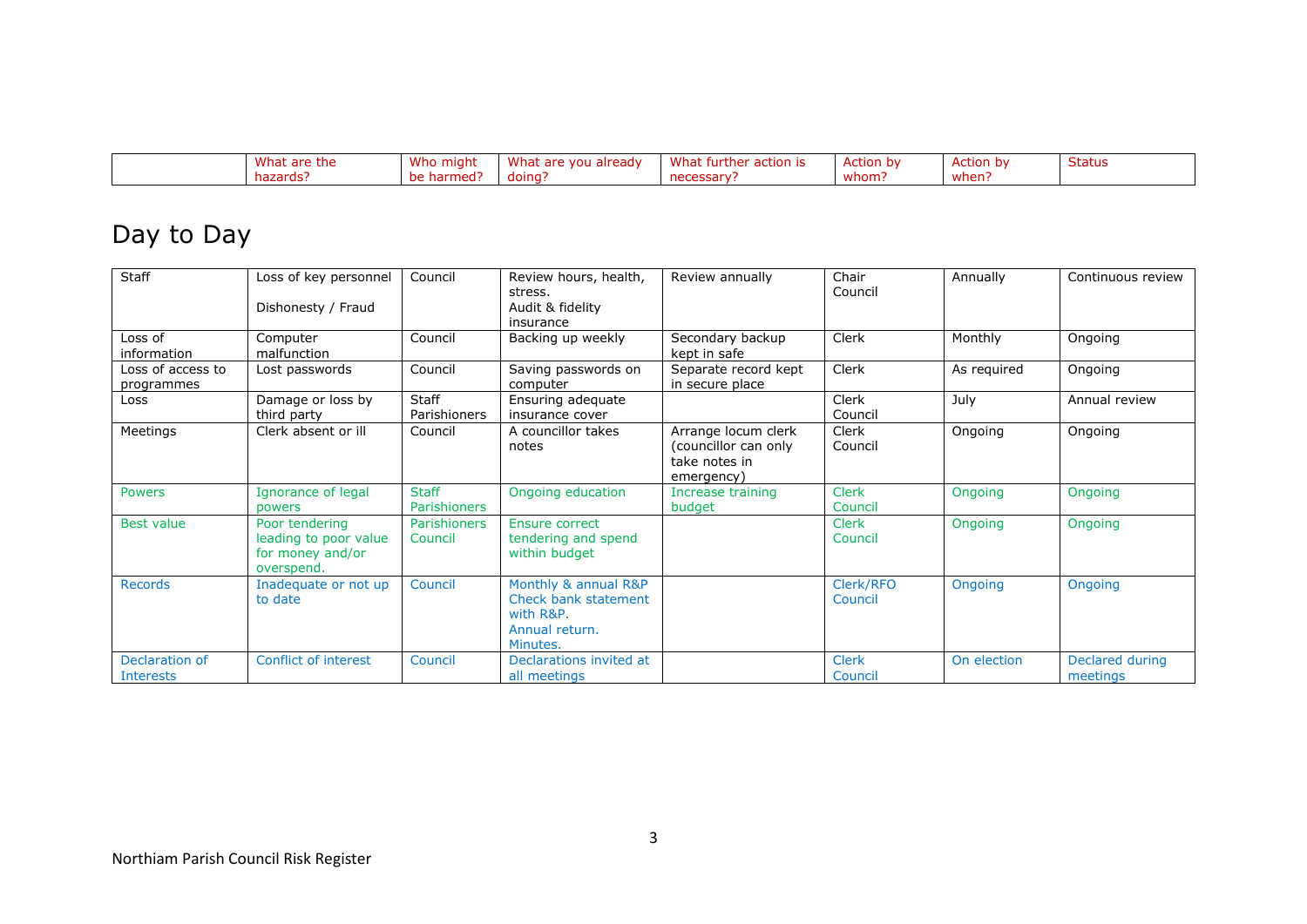| What are the | Who might                         | What are<br>vou already | What<br>ੋ੧r action is ।<br>At further u | .<br>Action<br>bv | .<br>Action<br>bv | <b>Status</b> |
|--------------|-----------------------------------|-------------------------|-----------------------------------------|-------------------|-------------------|---------------|
| hazards:     | $\cdot$ harmed $\cdot$<br>nΔ<br>. | doing:                  | necessary                               | whom:             | when:             |               |

# Parish Office: Note that Parish Office has separate detailed risk assessment

| Hazardous<br>substances  | Hazardous<br>substances                  | <b>Clerk</b><br>Parishioners | 1) Gloves provided<br>2) Strong materials<br>replaced with milder<br>ones<br>3) Secure storage | Staff reminded to check<br>for any reactions, to<br>seek medical assistance<br>and inform Clerk | <b>Clerk</b><br>Chair                    | Ongoing                              | Ongoing       |
|--------------------------|------------------------------------------|------------------------------|------------------------------------------------------------------------------------------------|-------------------------------------------------------------------------------------------------|------------------------------------------|--------------------------------------|---------------|
| Equipment                | Damage / other loss                      | Staff,<br>Parishioners       | Check equipment<br>Confirm presence of<br>equipment                                            | Review, check & inspect<br>equipment as part of<br>asset register                               | <b>Clerk</b><br>Chair                    | As required                          | Ongoing       |
| Equipment                | Injury from use of<br>equipment          | Staff,<br>Parishioners       | Appropriate<br>maintenance, and<br>instructions on use                                         | Replace aging<br>equipment                                                                      | <b>Clerk</b><br>Chair                    | As required                          | Ongoing       |
| Slips, trips & falls     | Injury from slip, trip<br>or fall        | Users of<br>premises         | Surfaces & lighting to<br>be maintained.<br>No loose wires.<br>Floor kept clear                |                                                                                                 | <b>Clerk</b><br>Chair                    | As required                          | Ongoing       |
| Electrical<br>appliances | Electric shock                           | Users of<br>equipment        | Equipment to be fitted<br>and repaired by<br>qualified electrician.<br>Annual PAT testing      | Notices on location of<br>fuse box & how to<br>manage in case of<br>emergency                   | <b>Clerk</b><br>Qualified<br>electrician | <b>Annual PAT</b><br>testing in June | Ongoing       |
| Manual handling          | Physical injury                          | <b>Clerk</b><br>Parishioners | Staff made aware of<br>correct methods                                                         |                                                                                                 | <b>Clerk</b><br>Council                  | As required                          | Ongoing       |
| Fire                     | Physical injury as a<br>result of a fire | <b>Clerk</b><br>Parishioners | Fire extinguishers.                                                                            | Fire instructions in<br>visible position<br>Service fire<br>extinguishers as<br>required        | <b>Clerk</b><br>Council                  | As required                          | Annual review |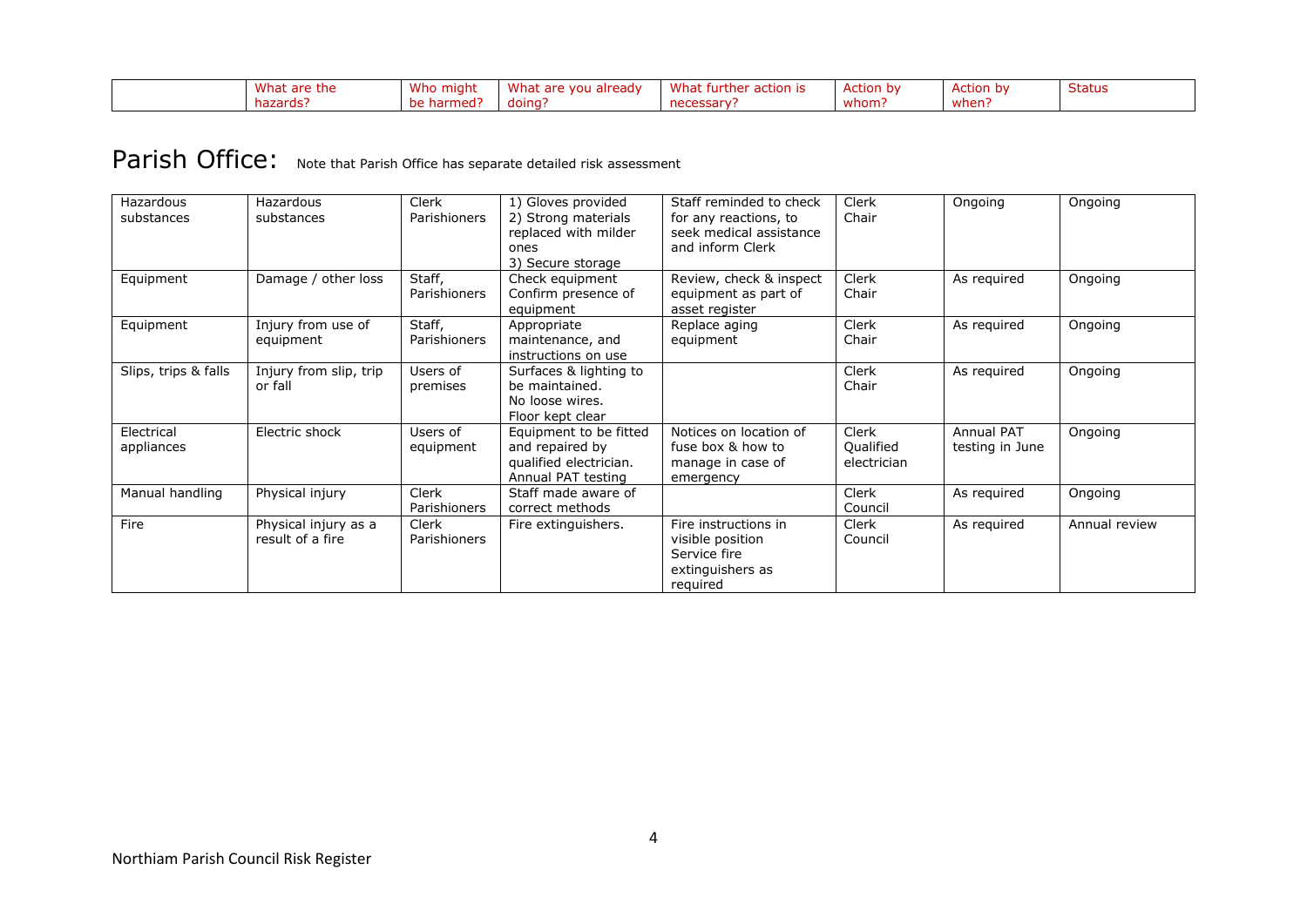| What are the | Who might      | What are you already | What fur<br>rther action is | .<br>Action<br>bv | . .<br>Action<br>hv | <b>Status</b> |
|--------------|----------------|----------------------|-----------------------------|-------------------|---------------------|---------------|
| hazards:     | рe<br>narmed : | doing                | necessary                   | whom:             | when:               |               |

#### Land: See Asset Register for a full list of land owned by Parish Council

| Surfaces - uneven            | Ruts and holes<br>leading to trip hazard                                            | General<br>Public | Contractors to repair<br>when damage<br>reported.<br>Adequate insurance<br>cover.        |                                                                                                       | Clerk<br>Council<br>Contractors | As required | Ongoing       |
|------------------------------|-------------------------------------------------------------------------------------|-------------------|------------------------------------------------------------------------------------------|-------------------------------------------------------------------------------------------------------|---------------------------------|-------------|---------------|
| Surfaces - wet               | Mud / boggy surface<br>leading to slip hazard                                       | General<br>Public | Contractors to repair<br>when damage reported                                            | Improve areas that<br>cause problems                                                                  | Clerk<br>Council                | As required | Annual review |
| <b>Trees</b>                 | Injury from falling<br>trees or branches<br>Injury as a result of<br>climbing trees | General<br>Public | Monitoring all reports<br>from public.<br>Annual inspection by<br>qualified tree surgeon | Update tree register<br>Tree surgeon to do<br>necessary maintenance                                   | Clerk<br>Council                | As required | Annual review |
| Street furniture             | Damage to furniture<br>creates hazard                                               | General<br>Public | Monitoring all reports<br>of damage & instigate<br>necessary repairs.                    | Nominated councillor<br>inspects on regular basis<br>Review annually with<br>regard to replacement    | Clerk<br>Council                | Ongoing     | Annual review |
| Waste bins<br>Dog waste bins | Injury whilst using<br>same                                                         | General<br>Public | Monitoring all reports<br>of damage and<br>arranging repairs as<br>necessary.            | Nominated councillor to<br>inspect on regular basis.<br>Review annually with<br>regard to replacement | Clerk<br>Council                | Ongoing     | Annual review |
| Road signs                   | Injury from damaged<br>sign                                                         | General<br>Public | Monitoring all reports<br>from public.<br>Inform ESCC highways<br>of damage              | <b>ESCC</b> to review<br>condition of signage                                                         | Clerk<br><b>ESCC</b>            | Ongoing     | Annual review |
| <b>Bollards</b>              | Injury as a result of<br>hitting or tripping<br>over bollard                        | General<br>Public | Ensure all bollards are<br>clearly visible                                               |                                                                                                       | Clerk<br>Council                | Ongoing     | Annual review |
| Footpaths                    | Trip, slip or fall due<br>to uneven surface                                         | General<br>Public | Monitoring all reports<br>from public &<br>informing ESCC                                |                                                                                                       | Clerk<br>Council                | Ongoing     | Ongoing       |
| Fences & gates               | Injury due to poor<br>condition                                                     | General<br>Public | Monitoring all reports<br>of damage and carry<br>out repairs as<br>required.             | Review annually<br>Nominated councillor<br>inspects regularly                                         | Clerk<br>Council                | Ongoing     | Ongoing       |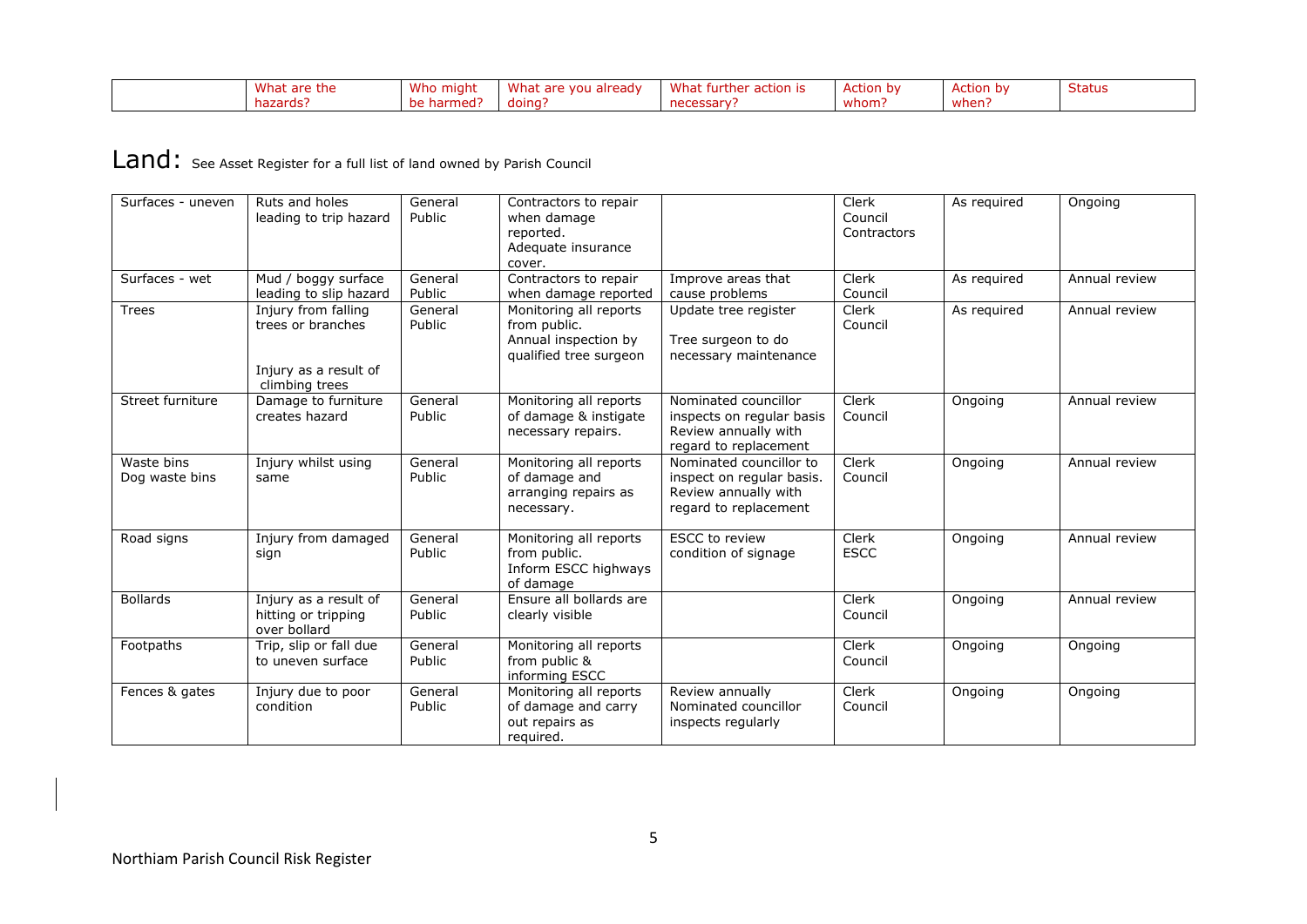| Wha.<br>are the | Who<br>miahi | What<br>aiready<br>VOL. | What<br>acuor. | hv<br>$\Lambda$ ction h | hv<br>,ction. | <b>Status</b> |
|-----------------|--------------|-------------------------|----------------|-------------------------|---------------|---------------|
| rns.            | nc<br>       | doina                   | . .            | whom:                   | when:         |               |

### Specific areas

| <b>Football Pavilion</b>         | Injury from structural<br>damage to building                    | General<br>Public        | Club to report any<br>structural damage                                                         | Annual inspection                                                                         | Clerk<br>Council                              | Ongoing | Annual review             |
|----------------------------------|-----------------------------------------------------------------|--------------------------|-------------------------------------------------------------------------------------------------|-------------------------------------------------------------------------------------------|-----------------------------------------------|---------|---------------------------|
| Football Pavilion &<br>goalposts | These should be<br>known to the Club<br>committee               | General<br>Public        | Confirm that club<br>committee have active<br>risk assessments                                  | Annual check on status<br>of risk assessments                                             | Clerk                                         | Ongoing | Annual review             |
| Football pitch                   | Trips, slips & falls                                            | General<br>public        | Club to inspect pitch<br>before and after each<br>match and make good<br>any damage to turf     | Regular inspection by<br>nominated councillor                                             | Clerk<br>Council                              | Ongoing | Ongoing                   |
| <b>Bowls Club</b>                | These should be<br>known to the Club<br>committee               | General<br>Public        | Confirm that club<br>committee have active<br>risk assessments                                  | Annual check on status<br>of risk assessments                                             | Clerk                                         | Ongoing | Annual review             |
| Children's<br>Playground         | Injury from damaged<br>equipment                                | General<br><b>Public</b> | Weekly inspection by<br>nominated councillor.<br>Annual inspection by<br>approved company       | Ensure any repairs are<br>put in hand.<br>Ensure new equipment<br>included in inspections | <b>Clerk</b><br>Council                       | Ongoing | Weekly & annual<br>review |
| Children's<br>Playground         | Damage to<br>equipment due to<br>misuse                         | General<br><b>Public</b> | Signs in place stating<br>equipment only<br>suitable for under 13s                              | Check sign is legible.<br>Public to report misuse                                         | <b>Clerk</b><br><b>Public</b>                 | Ongoing | Ongoing                   |
| Children's<br>Playground         | Injury whilst in<br>playground                                  | General<br><b>Public</b> | Sign clearly states<br>public use equipment<br>at theirown risk.<br>Adequate insurance<br>cover | Check sign is legible                                                                     | <b>Clerk</b><br>Council                       | Ongoing | Ongoing                   |
| <b>Trim Trail</b>                | Injury from damaged<br>equipment                                | General<br>Public        | Monitor reports from<br>public & councillors<br>Ensure any repairs are<br>put in hand.          | Weekly inspection by<br>nominated councillor.                                             | Clerk<br>Council                              | Ongoing | Weekly & annual<br>review |
| <b>Trim Trail</b>                | Injury whilst using<br>equipment                                | General<br>Public        | Sign clearly states<br>public use equipment<br>at their own risk.                               | Check sign is legible                                                                     | Clerk<br>Council                              | Ongoing | Ongoing                   |
| Cemetery                         | Trips, slips & falls due<br>to uneven ground &<br>damaged paths | General<br><b>Public</b> | Gravedigger to 'top up'<br>sunken graves<br>Contractor to weed<br>paths                         | Improve maintenance                                                                       | <b>Clerk</b><br>Council<br><b>Contractors</b> | Ongoing | <b>Annual review</b>      |
| <b>Cemetery</b>                  | Injury from unstable<br>gravestones                             | General<br><b>Public</b> |                                                                                                 | Annual inspection<br>Grave owners informed<br>of graves needing<br>attention              | <b>Clerk</b><br>Council                       | Ongoing | <b>Annual review</b>      |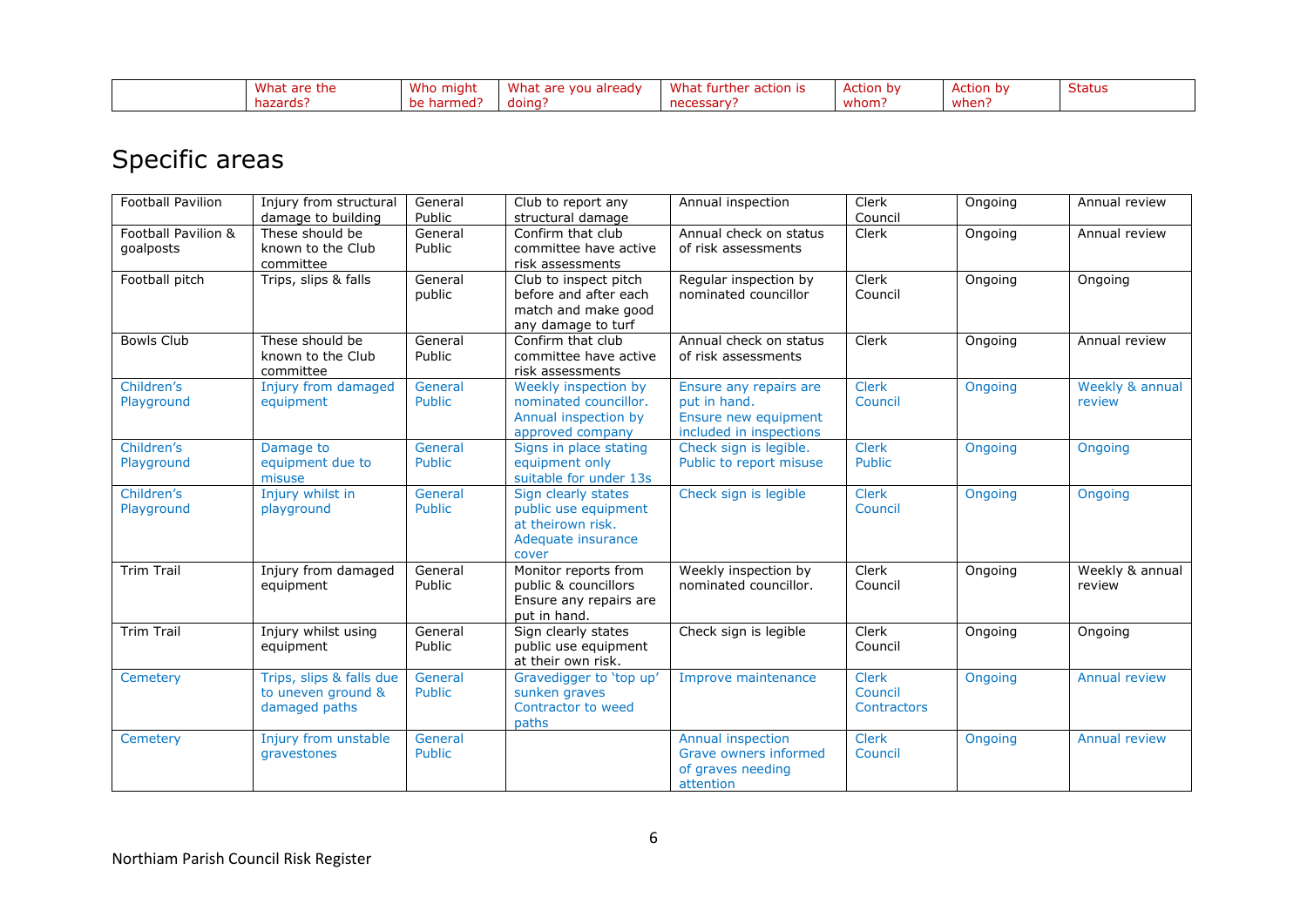| Wha<br>ire the | Who might     | What<br>a already –<br><b>VOU</b><br><b>ALC</b> | wnat<br>furthe<br>ction | ction<br>$\overline{1}$ | $\Lambda$ $\Gamma$ <sup>+</sup><br>hv<br>ction | <b>Status</b> |
|----------------|---------------|-------------------------------------------------|-------------------------|-------------------------|------------------------------------------------|---------------|
| hazards        | ∍rmed≀<br>ıаı | doing                                           | <b>COOM</b>             | whom:                   | when                                           |               |

| Cemetery Chapel                      | Injury from structural<br>damage to building           | General<br>Public            | Public & users report<br>any damage                                              | Annual inspection                                           | Clerk<br>Council        | Ongoing | Annual review        |
|--------------------------------------|--------------------------------------------------------|------------------------------|----------------------------------------------------------------------------------|-------------------------------------------------------------|-------------------------|---------|----------------------|
| Cemetery Chapel                      | Damage to building<br>by fire or other<br>causes       | Council                      | No high fire risk items<br>stored in chapel                                      | Annual inspection                                           | Clerk<br>Council        | Ongoing | Annual review        |
| <b>Cemetery Tap</b>                  | Damage to tap<br>causes water loss                     | Council                      | Public & users report<br>any damage                                              | Regular inspection by<br>councillor                         | <b>Clerk</b><br>Council | Ongoing | <b>Annual review</b> |
| <b>Workhouse Pond</b>                | <b>Drowning</b>                                        | General<br>Public            |                                                                                  | Insurers to advise on<br>appropriate action                 | <b>Clerk</b><br>Council | Ongoing | Annual review        |
| Village sign on<br>village green     | Injury from structural<br>damage                       | General<br>Public            | Monitor reports from<br>public.<br>Annual inspection                             | Maintenance as required                                     | Clerk<br>Council        | Ongoing | Annual review        |
| 'Hayes Inn' sign<br>on village green | Injury from structural<br>damage &/or<br>electrocution | General<br>Public            | Monitor reports from<br>public.                                                  | Confirm owners have<br>liability insurance                  | Clerk<br>Council        | Ongoing | Annual review        |
| Village Pump                         | Injury from structural<br>damage to building           | General<br>Public            | Monitor reports from<br>public.                                                  | Regularise inspection &<br>repair as necessary              | Clerk<br>Council        | Ongoing | Annual review        |
| War memorial                         | Injury from structural<br>damage                       | General<br>Public            | Monitor reports from<br>public.                                                  | Regularise inspection<br>and repair as necessary            | Clerk<br>Council        | Ongoing | Annual review        |
| <b>Bus shelters</b>                  | Injury from structural<br>damage                       | General<br>Public            | Monitor reports from<br>public.                                                  | Regularise inspection<br>and repair as necessary            | Clerk<br>Council        | Ongoing | Annual review        |
| Notice boards                        | Injury from structural<br>damage                       | Clerk &<br>General<br>Public | Monitor reports from<br>public.<br>Regular inspection and<br>repair as necessary |                                                             | Clerk<br>Council        | Ongoing | Annual review        |
| <b>Christmas Tree</b>                | Injury from tree                                       | General<br><b>Public</b>     | Ensure tree is safely<br>erected & staked.                                       | Advise tree erectors &<br>decorators of H&S<br>requirements | <b>Clerk</b><br>Council | Ongoing | Annual event         |